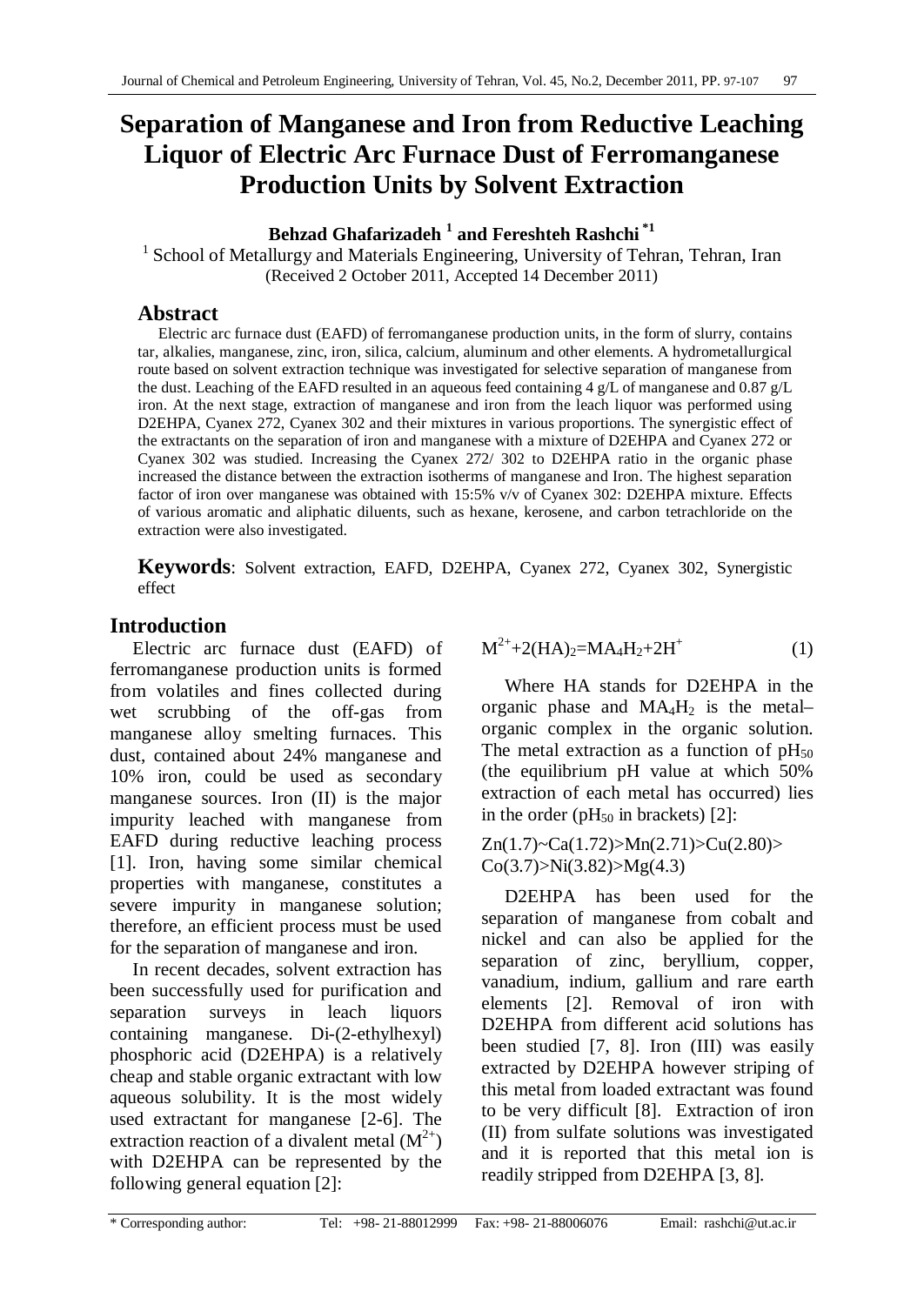Extraction of manganese with bis (2,4,4 trimethylpentyl) phosphinic acid (Cyanex 272) has been extensively studied [2,4-6, 10-12]. The extraction of metals from a sulfate medium with Cyanex 272 in toluene was established in the order  $(pH<sub>50</sub>$  in brackets) [13]:

#### $Zn(2.51) > Cu(4.13) > Mn(4.06) > Co(4.65) >$ Mg(5.59)>Ca(6.15)>Ni(6.58)

Previous studies have shown that Cyanex 272 is a good extractant in terms of separation of cobalt from nickel, zinc from manganese, and manganese from nickel [2, 10 and 11]. Bis (2,4,4-trimethylpentyl) monothiophosphinic acid (Cyanex 302) was first used for the extraction of zinc from sulphate solutions containing calcium [13]. It also has been successfully used for extraction of manganese [14] and iron [15, 16]. Using this extractant, the extraction equilibria of manganese can be best described by assuming the formation of the extracted complex  $MnR_2(RH)_4$  in the organic phase [14]. The extraction of iron (III) with Cyanex 302 was possible with very low concentrations of the reagent compared with other methods [15].

Recently, researches have shown that using a mixture of extractants affects the

manganese separation more than a single extractant [6, 17, and 18]. Adding Cyanex 302 to D2EHPA caused a synergistic effect and shifted the extraction curve of zinc to lower pHs and manganese to higher pHs, thus, separation of manganese from zinc improved [6, 17]. The extraction of iron (III), iron (II) and zinc (II) with mixtures of TBP (Tri-butyl phosphate)/ D2EHPA and Cyanex 302 from hydrochloric acid solutions was studied. Iron (III) could be selectively extracted with the mixtures of TBP with D2EHPA or Cyanex 302 [16].

Reductive leaching of manganese from EAFD, using hydrogen peroxide  $(H_2O_2)$  and oxalic acid as reducing agent was separately investigated [1]. Fig. 1 shows the flowchart of the hydrometallurgical route proposed for the recycling of manganese from EAFD. As it can be seen from Fig. 1, this route comprises the following main steps: water leaching, reductive leaching and solvent extraction. In this research solvent extraction and separation of iron and manganese were studied. Effect of pH, type of organic extractants, diluents and modifier were also determined in order to develop a new process for selective separation of manganese and iron from leach liquor.



**Figure 1: Hydrometallurgical route proposed for the recycling of manganese from EAFD**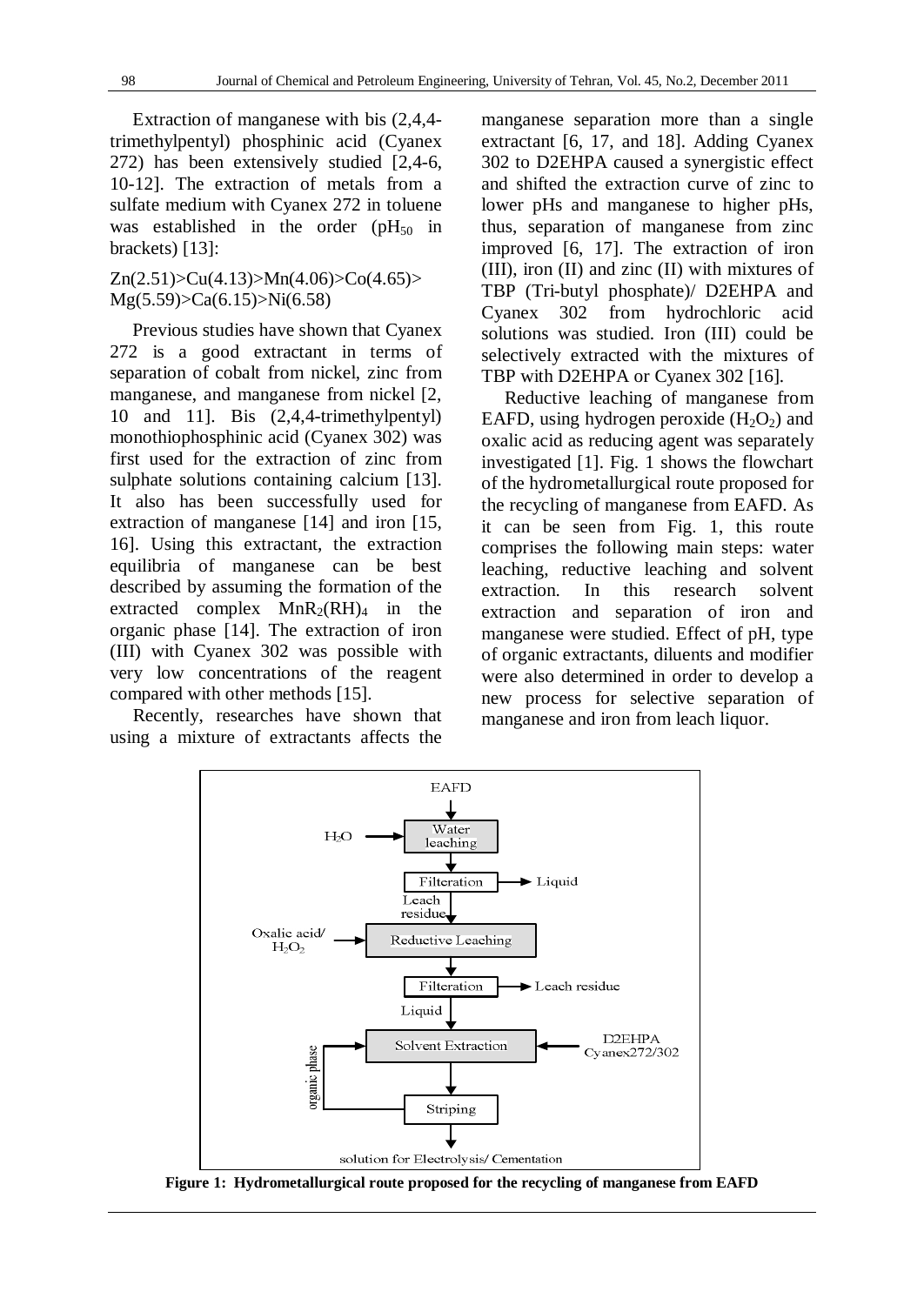## **1. Experimental**

## **1.1. Aqueous solution**

Sulfuric acid (98% pure), iron (II) sulfate (97% pure) and manganese sulfate (98% pure) were obtained from Merck, Germany. A synthetic aqueous solution of 4 g/L manganese and 0.87 g/L iron was prepared by dissolving sufficient amount of iron (II) sulfate  $(FeSO_4)$  and manganese sulfate (MnSO4) salts in distilled water. This ratio of the metals was obtained from the optimum leaching condition, in the presence of 0.31 mol/L oxalic acid as reducing agent, for the EAFD leaching determined in a previous work [1]. A small amount of sulfuric acid was added to the solutions to prevent hydrolysis of the metal ions and to adjust pH to ca. 0.5 (to simulate the pH of the leach solution in the previous research  $[1]$ ).

## **1.2. Organic solution**

The organic solvents used in this research were D2EHPA (97% pure) from Bayer, Germany, Cyanex 272 and Cyanex 302 (98% pure) from Fluka, Canada. These organic extractants were used as received without any further purification. Kerosene (mostly aliphatic in nature, from Tehran Oil Refinery), Hexane and Carbon tetrachloride (from Merck, Germany) were used as diluents. TBP (98% pure) added to the extractant solution in kerosene to act as a phase modifier was provided by Merck. The level of TBP was kept at  $5\%$  (v/v) in the extractant.

## **1.3. Solvent extraction experiments**

A plexi glass rectangular box  $(10\times10\times15)$  $\text{cm}^3$ ) ) immersed in a thermostatically controlled water bath was used for mixing the organic and aqueous solutions using overhead stirrers to obtain a good mixing of the two phases. Each experiment was carried out by contacting 200 mL of aqueous solution and 200 mL of organic solution containing  $20\%$  (v/v) of the organic extractant (D2EHPA, Cyanex272/302 or their mixture) in 80%(v/v) diluent for 10 minutes after pH was stable. Sulfuric acid and ammonia

solution (25%) from Merck, Germany, were used to adjust the solution pH as required. A PY-11 pH meter from Sartorius made in Germany was used to monitor pH during the experiments. Experiments were carried out at room temperature (23°C). After 10 minutes of mixing, 20 mL of the mixture of organic and aqueous phases was transferred to a separatory funnel.

McCabe–Thiele plots for extraction were constructed while keeping the A: O ratios within 2:1 and 1:5 and total volume of the phases constant.

## **1.4. Chemical analysis**

After separating the aqueous and organic phases, about 10-mL of the aqueous solution was taken for chemical analysis. Manganese and iron concentrations in the aqueous solution were determined by standard titration methods using EDTA (ethylenediaminetetraacetic acid) [19]. Eriochrom black T is used as indicator for manganese measurement. For determining the oxidation number of leached iron, two different titration methods are used. Potassium permanganate (KMnO<sub>4</sub>) and salicylic acid were used as indicators for iron (II) and iron (III) measurements, respectively. Eriochrom black T, EDTA, salicylic acid, and potassium permanganate were obtained from Merck, Germany. The concentration of manganese and iron ions in the organic phase was calculated from the difference between concentrations of metals in the aqueous phase before and after extraction by mass balance.

## **2. Results and discussion**

## **2.1. Effect of equilibrium pH and kind of organic extractant**

To investigate the effect of equilibrium pH, extraction of manganese and iron was studied in the pH range of 0.5 -6.0 with an A:O ratio of 1:1 at room temperature (23°C), using 20% of either D2EHPA, Cyanex 272 or Cyanex 302 in kerosene. The distribution coefficient (D), the percentage extraction (%E) and separation factor of manganese and iron ( $\beta_{Fe/Mn}$ ) at different pH values were determined. The distribution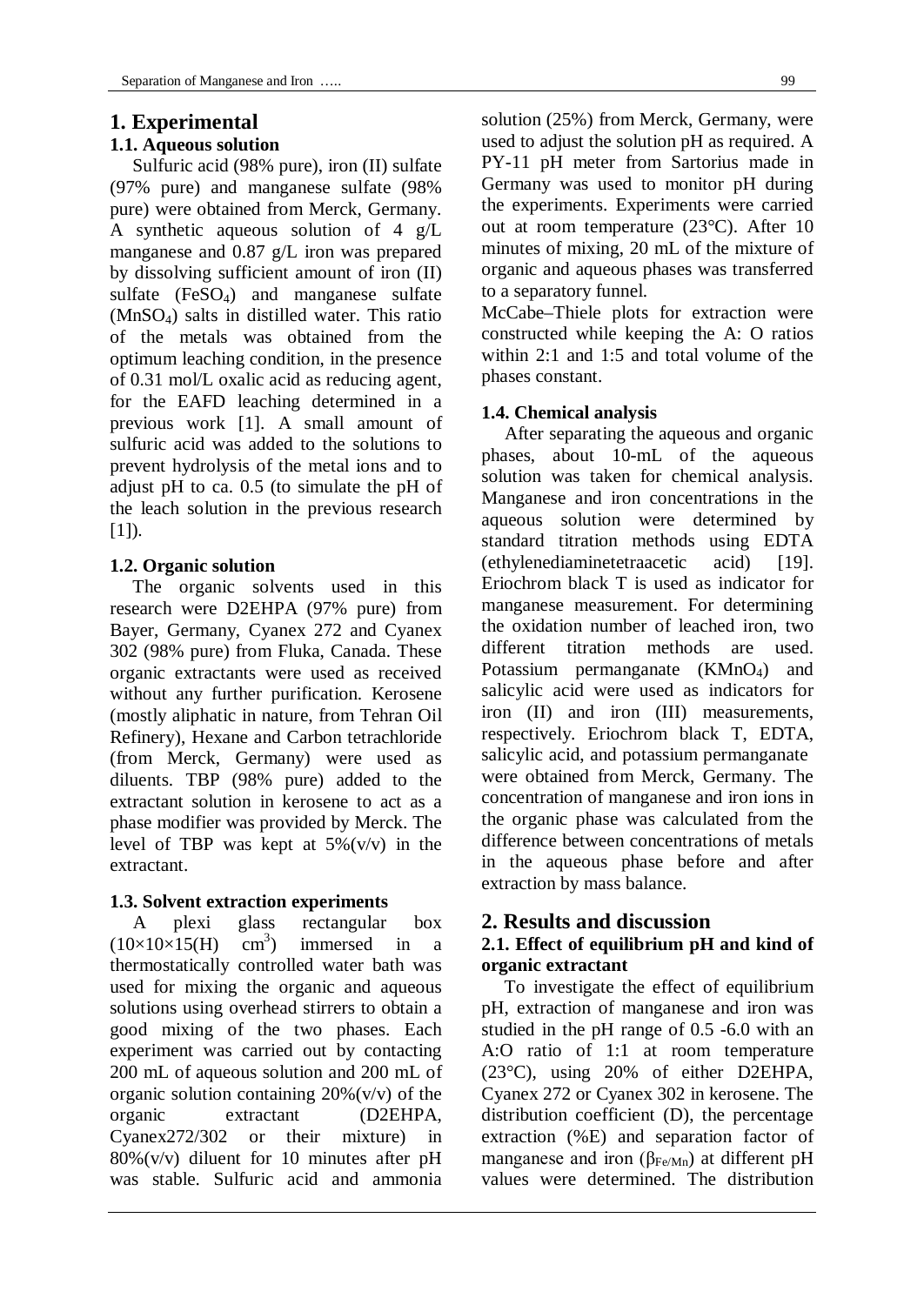coefficient is the ratio of concentration of metal ions present in the organic phase to that in the aqueous phase at equilibrium state. The percentage extraction is calculated from the following equation [20]:

$$
\%E = \frac{D \times 100}{D + \left(\frac{V_{aq}}{V_{org}}\right)}\tag{2}
$$

Where *Vaq* and *Vorg* are the volumes of aqueous and organic solution, respectively.

The separation factor  $(\beta)$  is a measure of selectivity in the extraction of iron and manganese. This factor is defined as [20]:

$$
\beta_{Fe/Mn} = \frac{D_{Fe}}{D_{Mn}}\tag{3}
$$

Separation factor and  $\Delta pH_{50}$  (difference between iron and manganese  $pH_{50}$ ) for all the cases studied in the present work are listed in Table 1.

**Table 1: ΔpH<sup>50</sup> and βFe/Mn using different D2EHPA and Cyanex 272 or 302 mixtures**

| Extractant                 | D2EHPA:<br>Cyanex 302/272<br>$(\%$ v:v) | $\Delta$ pH <sub>50</sub> |                      |       |       |      |      | pH   |       |       |       |       |
|----------------------------|-----------------------------------------|---------------------------|----------------------|-------|-------|------|------|------|-------|-------|-------|-------|
|                            |                                         |                           |                      | 0.5   |       | 1.5  | 2    | 2.5  | 3     | 3.5   | 4     | 4.5   |
| D <sub>2</sub> EHPA        | 20:0                                    | 0.4                       | $\beta_{\rm Fe/Min}$ | 1.83  | 1.57  | 1.73 | 1.83 | 2.64 |       |       |       |       |
| Cyanex 272                 | 0:20                                    | 1.3                       | $\beta_{\rm Fe/Min}$ |       | 2.07  | 2.13 | 2.75 | 3.82 | 4.94  | 6.52  | 8.05  |       |
| Cyanex 302                 | 0:20                                    | 2.1                       | $\beta_{\rm Fe/Min}$ | 6.50  | 4.66  | 4.57 | 4.70 | 5.50 | 6.64  | 8.47  | 12.65 | 38.52 |
| Mixture of                 | 15:5                                    | 0.8                       | $\beta_{Fe/Mn}$      | 2.75  | 2.52  | 2.56 | 3.07 | 4.65 |       |       |       |       |
| D <sub>2</sub> EHPA<br>and | 10:10                                   | 0.4                       | $\beta_{\rm Fe/Min}$ |       | 36.00 | 7.00 | 3.65 | 7.13 |       |       |       |       |
| Cyanex 272                 | 5:15                                    | 1.4                       | $\beta_{Fe/Mn}$      | 10.60 | 9.00  | 8.75 | 7.63 | 8.50 | 15.50 |       |       |       |
| Mixture of                 | 15:5                                    | 0.5                       | $\beta_{\rm Fe/Min}$ | 2.42  | 3.33  | 2.80 | 2.83 | 2.81 | 14.80 |       |       |       |
| D2EHPA                     | 10:10                                   | 0.9                       | $\beta_{Fe/Mn}$      | 5.20  | 3.11  | 3.38 | 2.73 | 3.60 | 9.86  |       |       |       |
| and<br>Cyanex 302          | 5:15                                    | 1.3                       | $\beta_{\rm Fe/Min}$ | 2.60  | 2.50  | 2.53 | 2.76 | 3.45 | 8.83  | 30.50 | 82.92 |       |



**Figure 2: Effect of equilibrium pH on extraction of iron and manganese using 20% of either D2EHPA , Cyanex 271 or Cyanex 302 and 80% kerosene at 23°C and A/O ratio of 1:1**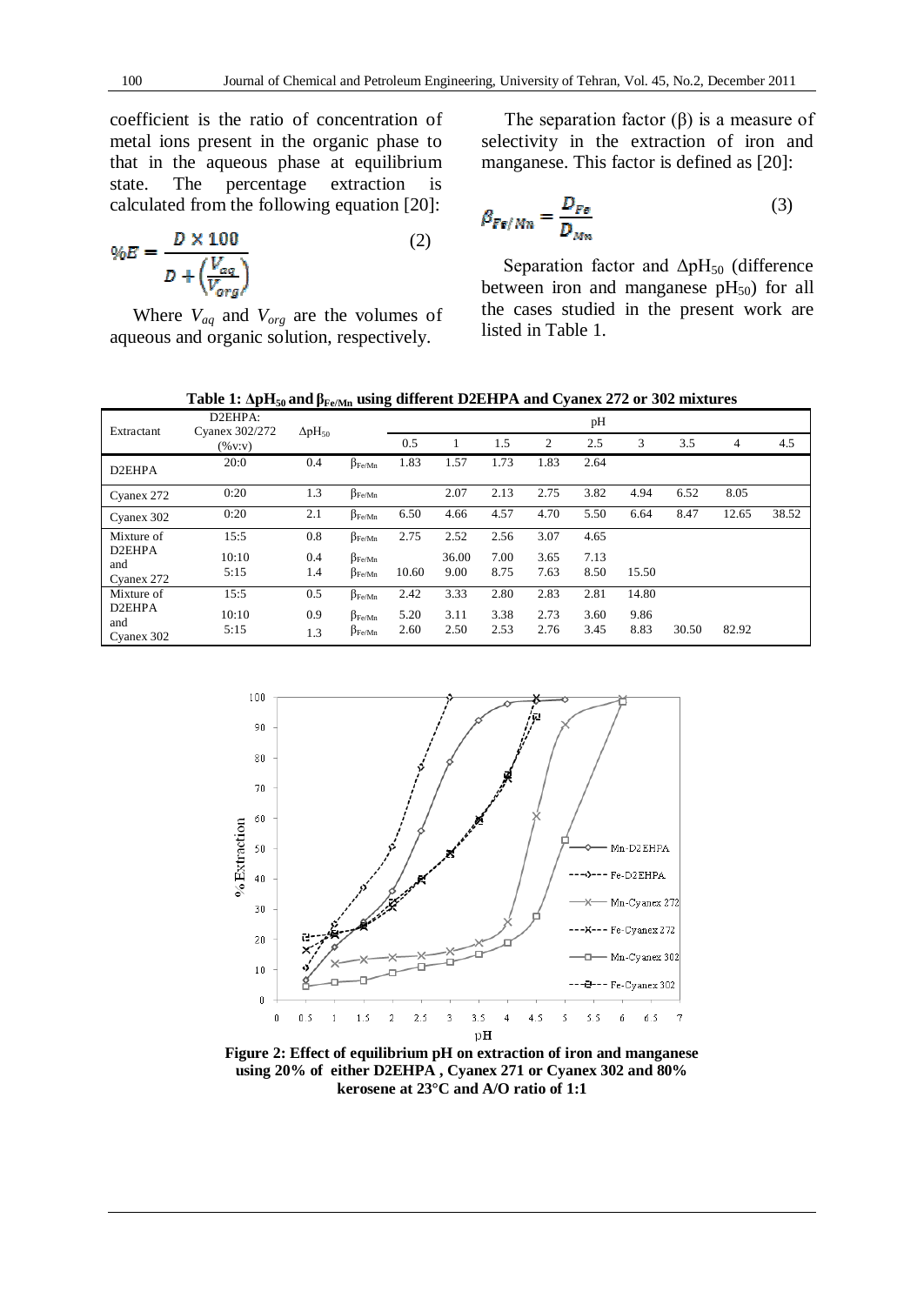Figure 2 shows pH-extraction isotherms of manganese and iron (II) at 23°C using 20% D2EHPA, Cyanex 272 or Cyanex 302. As it can be seen, the percentage of extraction was increased with increasing equilibrium pH for both metal ions. This result is consistent with other studies published in literature [6, 17].

In the case of extraction with D2EHPA, the  $pH_{50}$  values were 2 for iron and 2.4 for manganese. Therefore, iron was extracted at a lower pH compared to manganese. According to Table 1, the highest separation factor of 2.64 was obtained at an equilibrium pH of 2.5. The low amount of  $\Delta pH_{50}$  (0.4) and separation factor indicates that separation of manganese from iron is not possible at that condition. The value of  $\Delta pH_{50}$  is an indication of a possible separation method for the metal ions.

In case of extraction with Cyanex 272, the  $pH_{50}$  values were 3.1 and 4.4 for iron and manganese, respectively  $(\Delta pH_{50}=1.3)$ . The highest separation factor of 8.05 was obtained at an equilibrium pH of 4.

Using Cyanex 302, the  $pH_{50}$  values were 3.1 for iron and 5.2 for manganese  $(\Delta pH_{50}=2.1)$ . The highest separation factor of 38.52 was observed at an equilibrium pH of 4.5. Therefore, based on the results of separation factor and  $\Delta pH_{50}$  Cyanex 302 is suggested as an organic extractant for separation of manganese and iron from solutions at a condition similar to the one studied here.

## **2.2. Synergistic effect of organic extractant**

Figs. 3 and 4 illustrate the extraction isotherms of manganese and iron using different D2EHPA and Cyanex 272 or 302 mixtures with a fixed total extractant concentration of  $20\%$  (v/v) (~0.6 M). As can be seen from the Figs. 3 and 4, increasing the Cyanex 272/ 302 to D2EHPA ratio in the organic phase caused a right shifting (to higher pHs) of extraction isotherms of manganese and iron. Right shifting of manganese isotherms were more than that of iron isotherms; thus, addition of Cyanex 272/302 to D2EHPA improved separation

of iron over manganese. Table 1 shows  $\Delta pH_{50}$  and the separation factors of iron and manganese using different ratios of D2EHPA to Cyanex272 or 302. According to Table 1, increasing the Cyanex 272 to D2EHPA ratio to 15:5, the  $\Delta pH_{50}$  of manganese and iron increased from 0.4 to 1.4 and the separation factor from 2.64 at pH 2.5 to 15.5 at pH 3. The separation factor of 15.50 was the highest value except the 36.00 at an equilibrium pH of 1 in the case of the ratio of D2EHPA: Cyanex 272 equal to 10:10. However, although the separation factor is high, the extraction of manganese and iron at this pH is negligible (0.5 and 26.5%, respectively), thus, this is not a suitable condition for the extraction and separation of these metallic ions.

As it can be seen from Table1, the highest separation factor (82.92) was achieved at an equilibrium pH of 4 and D2EHPA to Cyanex 302 volume ratio of 1:3. Therefore, a mixture of 5% D2EHPA: 15% Cyanex 302 resulted in a better separation of manganese from iron compared to the mixture of D2EHPA: Cyanex 272 at the same volume ratio.

## **2.3. Effect of TBP as modifier**

Modifiers are sometimes added to the solution to prevent crud (third phase) formation and to enhance phase separation; moreover, they could also affect the metal extraction [20]. Effect of TBP as phase modifier and synergist agent in separation of metals has been reported widely [21, 22]. To determine the effect of TBP as the phase modifier, experiments were carried out in the presence of 15% Cyanex 302: 5% D2EHPA in kerosene (the best ratio of the organic extractants as discussed in section 3.2), at an A:O of 1:1, temperature of 23  $^{\circ}C$ , and 5% (v/v) TBP. Adding TBP caused the extraction isotherms of manganese and iron to shift slightly (0.1 unit of pH) to the left and right, respectively. Separation factors of manganese and iron decreased from 82.92 (without TBP, at an equilibrium pH of 4) to 8.47 (5% TBP, at equilibrium pH 3.5). Therefore, it seems that using TBP as a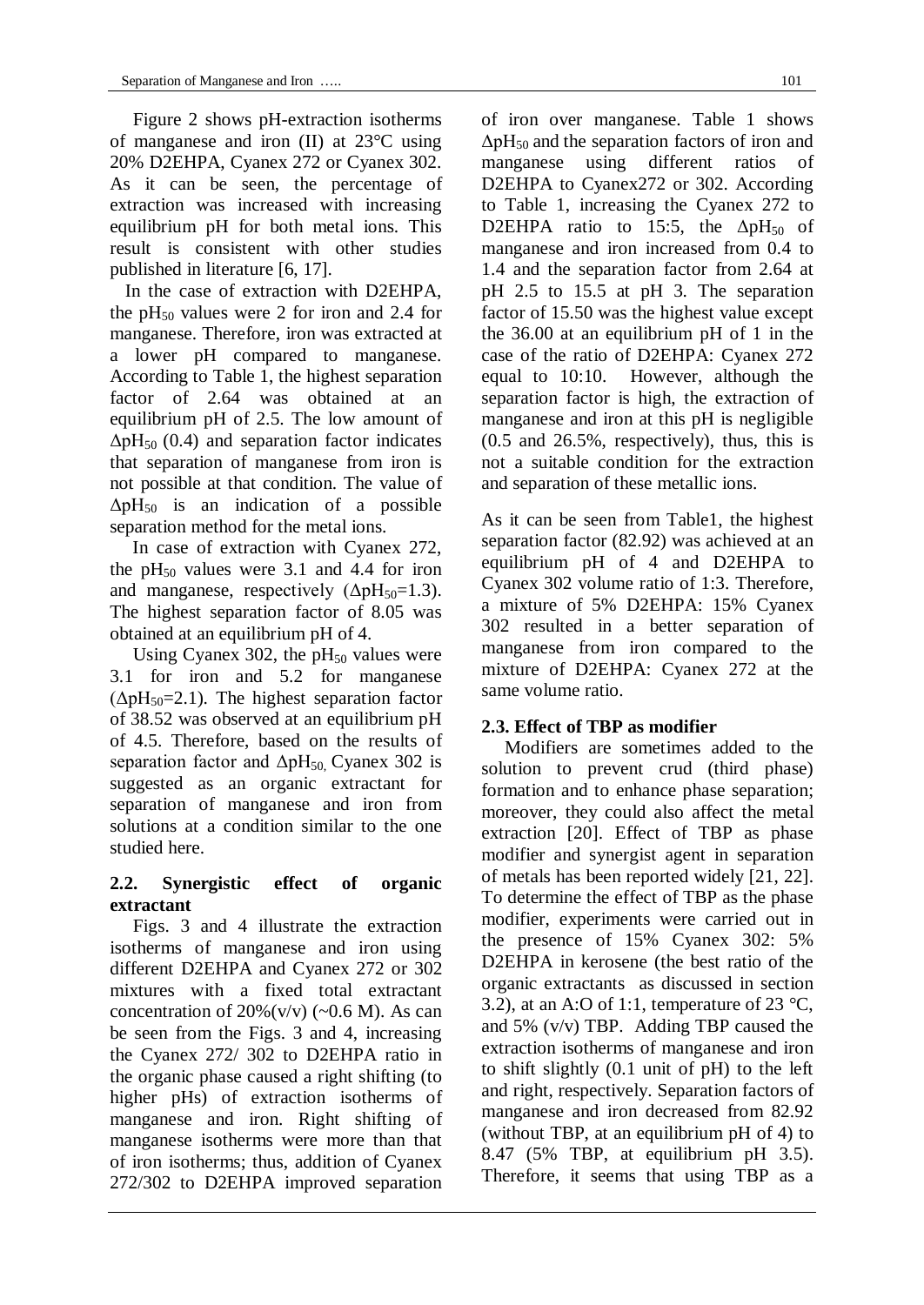modifier decreased the separation factor of manganese and iron in the system studied.

## **2.4. Effect of diluents**

The diluents themselves are unable to extract metal ions from the aqueous solution, but they greatly affect the extraction behavior of the organic solvent [23]. Composition of the diluents influences the distribution of both the neutral metal– organic complex and the extractant, through similar interactions ranging from that of cavity formation for very inert diluents like hexane, through dipole-dipole interactions, pi electron interaction, and hydrogen bonding for the more reactive solvents [20]. Kerosene, hexane and carbon tetrachloride were tested for the extraction and separation of manganese and iron with 15% Cyanex

272: 5% D2EHPA at an A: O ratio of 1:1. Fig. 5 illustrates the effect of different diluents on manganese and iron extraction isotherms. As it can be seen, using carbon tetrachloride as diluent shifted the manganese isotherm to the left and iron isotherm to the right. Table 2 shows  $\Delta pH_{50}$ and the separation factors of iron and manganese using different diluents. From the results, it is obvious that the maximum values of separation factor (167.33) and  $\Delta pH_{50}$  of manganese and iron (4.4) were achieved in the presence of carbon tetrachloride as diluent. Therefore, the system with 15% Cyanex 302: 5% D2EHPA/carbon tetrachloride is more effective for iron and manganese separation than the formerly studied systems.



**Figure 3: extraction isotherms of manganese at 23°C and 20% v/v of the extractants in kerosene and their mixtures (a) D2EHPA/Cyanex 272 (b) D2EHPA/Cyanex 302**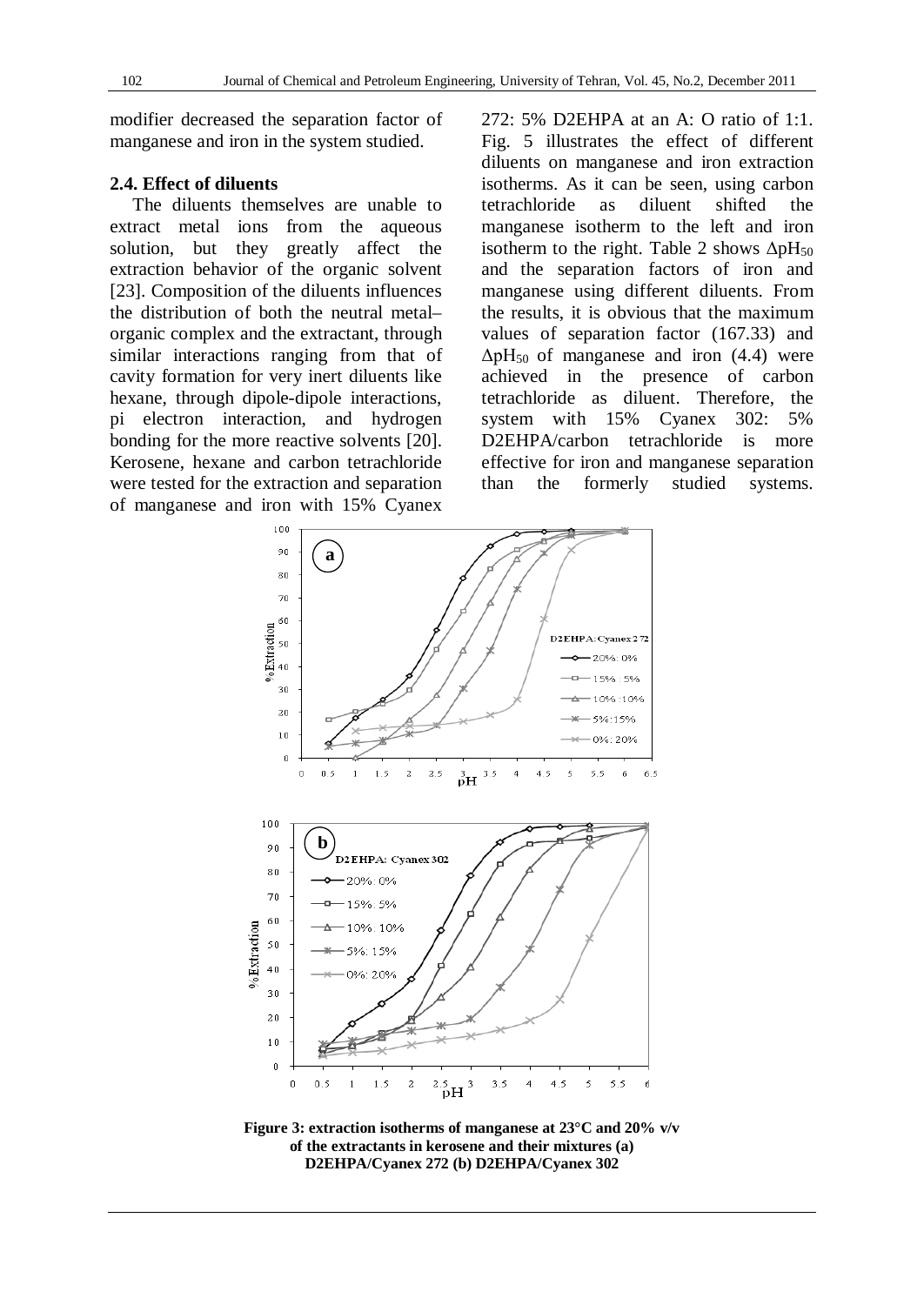

**Figure4: extraction isotherms of iron by at 23 °C and20% v/v of extractants in kerosene and their mixtures (a) D2EHPA/Cyanex 272 (b) D2EHPA/Cyanex 302**



**at A:O ratio 1:1, temperature 23°C**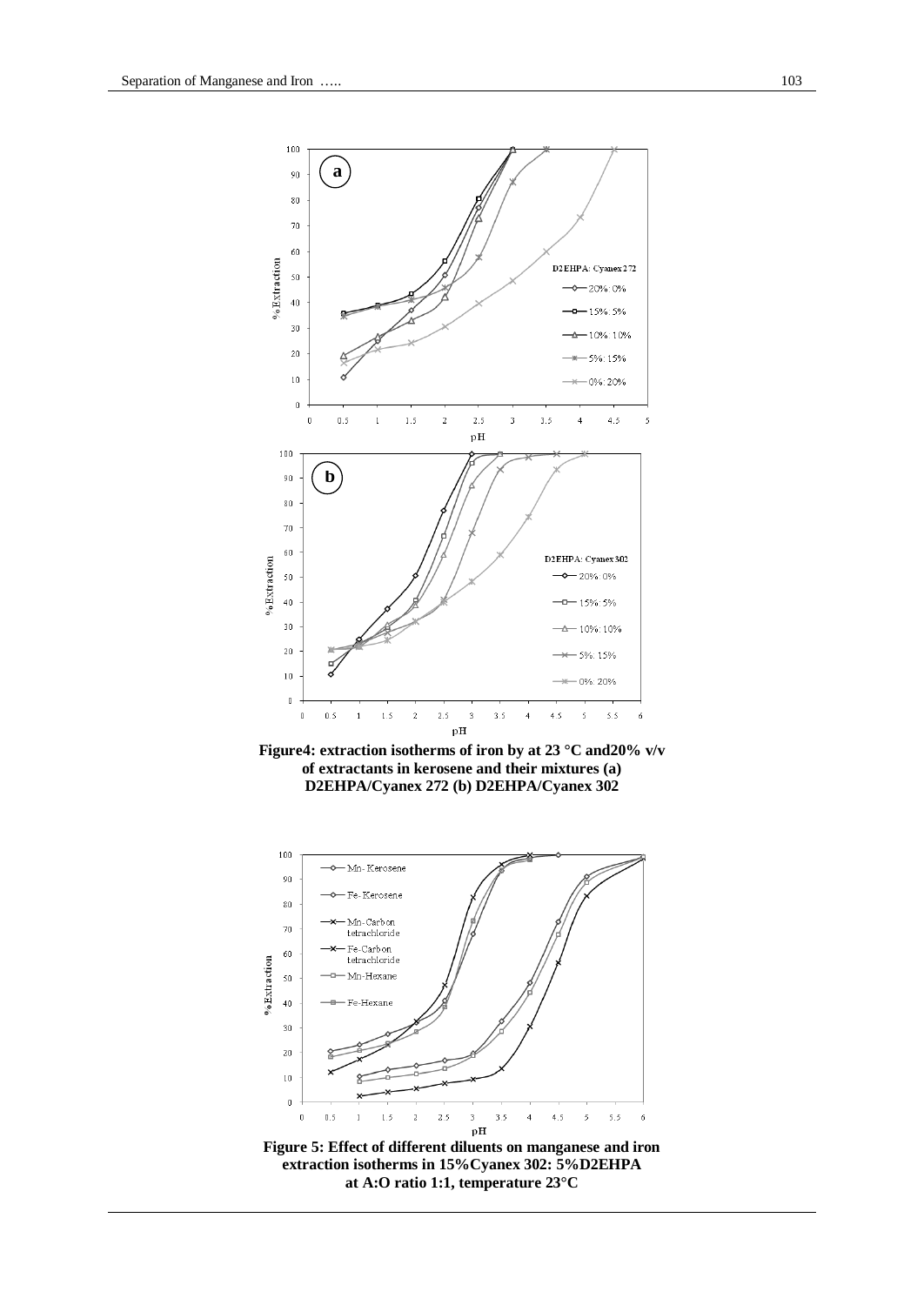| Diluents                | $\Delta$ p $H_{50}$ |                 | pH    |      |      |       |       |        |       |  |
|-------------------------|---------------------|-----------------|-------|------|------|-------|-------|--------|-------|--|
|                         |                     |                 |       | 1.5  | 2    | 2.5   | 3     | 3.5    | 4     |  |
| Kerosene                | 4                   | $\beta_{Fe/Mn}$ | 2.50  | 2.53 | 2.76 | 3.45  | 8.83  | 30.58  | 82.92 |  |
| Hexane                  | 4.1                 | $\beta_{Fe/Mn}$ | 2.88  | 2.81 | 3.07 | 4.13  | 11.73 | 36.22  | 65.22 |  |
| Carbon<br>tetrachloride | 4.4                 | $\beta_{Fe/Mn}$ | 10.50 | 7.50 | 9.60 | 11.25 | 48.3  | 167.33 |       |  |

**Table 2: ΔpH<sup>50</sup> and βFe/Mn using different diluents and 15% Cyanex 302: 5% D2EHPA**



**Figure 6: Manganese McCabe–Thiele diagram in 15%Cyanex 302: 5%D2EHPA, temperature 23°C, a) pH 4 b) pH 4.5**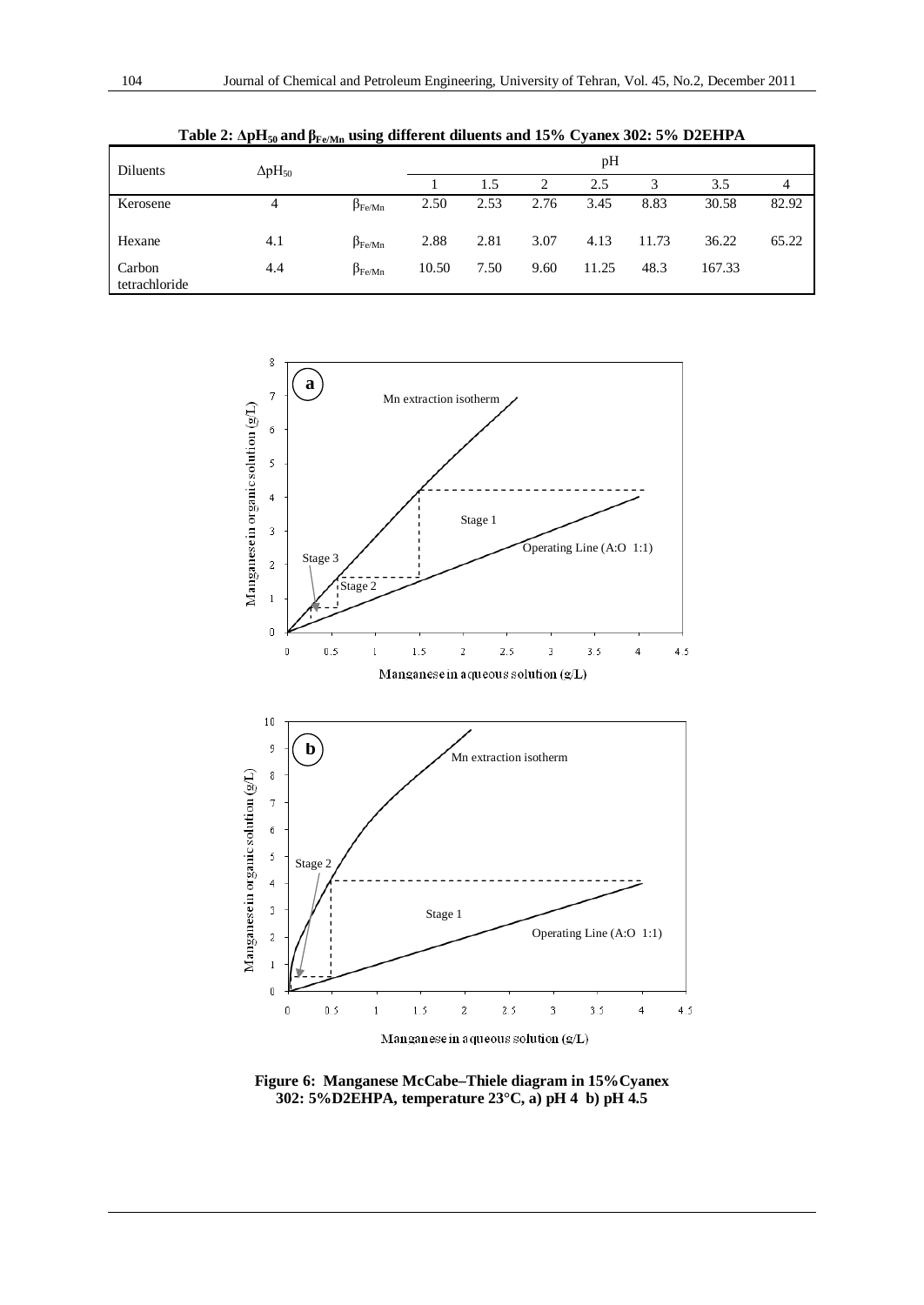## **2.5. Extraction stages estimated by McCabe–Thiele method**

To determine the number of theoretical extraction stages required at A: O ratio of 1:1, McCabe-Thiele diagrams were constructed varying the A: O from 2:1 to 1:5, while keeping the total volume of phases constant. Figs. 6a and 6b show McCabe-Thiele diagrams for extraction of manganese using 15% Cyanex 302: 5% D2EHPA/carbon tetrachloride, at A: O of 1:1, temperature of 23 °C, pHs 4 and 4.5, respectively. Fig. 6a suggests three stages of extraction at an equilibrium pH of 4. Fig. 6b illustrates two stages for extraction of manganese at an equilibrium pH of 4.5.

# **3. Conclusions**

- 1- Extraction of iron by either D2EHPA or Cyanex 272/302 occured at a lower pH value as compared to manganese. The percentage of extraction enhanced with increasing equilibrium pH for both of the metal ions.
- 2- Adding Cyanex 272/302 caused a synergistic effect and shifted manganese and iron isotherms to the right. Right shifting of manganese isotherm was more than iron isotherm. Thus, addition of Cyanex 272/302 to

D2EHPA improved separation of iron over manganese.

- 3- Increasing Cyanex 302 concentration, the separation factor of manganese and iron increased to ca. 82.92 at equilibrium pH of 4; therefore, mixture of 5% D2EHPA and 15% Cyanex 302 caused a better separation of manganese from iron as compared to the sole extractant and other extractant mixtures studied in this research.
- 4- Using TBP as modifier decreased the separation of manganese and iron in the system of 15% Cyanex 302: 5% D2EHPA/kerosene.
- 5- Using carbon tetrachloride as diluent, maximum values of separation factor  $(167.33)$  and  $\Delta pH_{50}$   $(4.4)$  for manganese and iron separation were achieved. Therefore, 15% Cyanex 302: 5% D2EHPA/carbon tetrachloride was more effective for iron and manganese separation than the other systems studied.

The McCabe–Thiele diagram for the system of 15% Cyanex 302: 5% D2EHPA/carbon tetrachloride showed that at a pH of 4.5 and 23°C, two theoretical extraction stages were required to completely extract manganese from the solution.

# **References**:

- 1- Ghafarizadeh, B., Rashchi, F. and Vahidi, E. (2010). Recovery of manganese from electric arc furnace dust of ferromanganese production units by reductive leaching. *Mineral Engineering*, 24- 174-176.
- 2- Zhang. W. and Cheng, C. Y. (2007). Manganese metallurgy review. Part II: Manganese separation and recovery from solution. Hydrometallurgy. 89: 160-177.
- 3- Cheng, C.Y. (2000). Purification of synthetic laterite leach solution by, solvent extraction using D2EHPA. *Hydrometallurgy*, 56: 369-386.
- 4- Nathsarma, K.C. and Devi, N.B. (2006). Separation of Zn(II) and Mn(II) from sulphate solutions using sodium salts of D2EHPA, PC88A and Cyanex 272. *Hydrometallurgy*, 84: 149-154.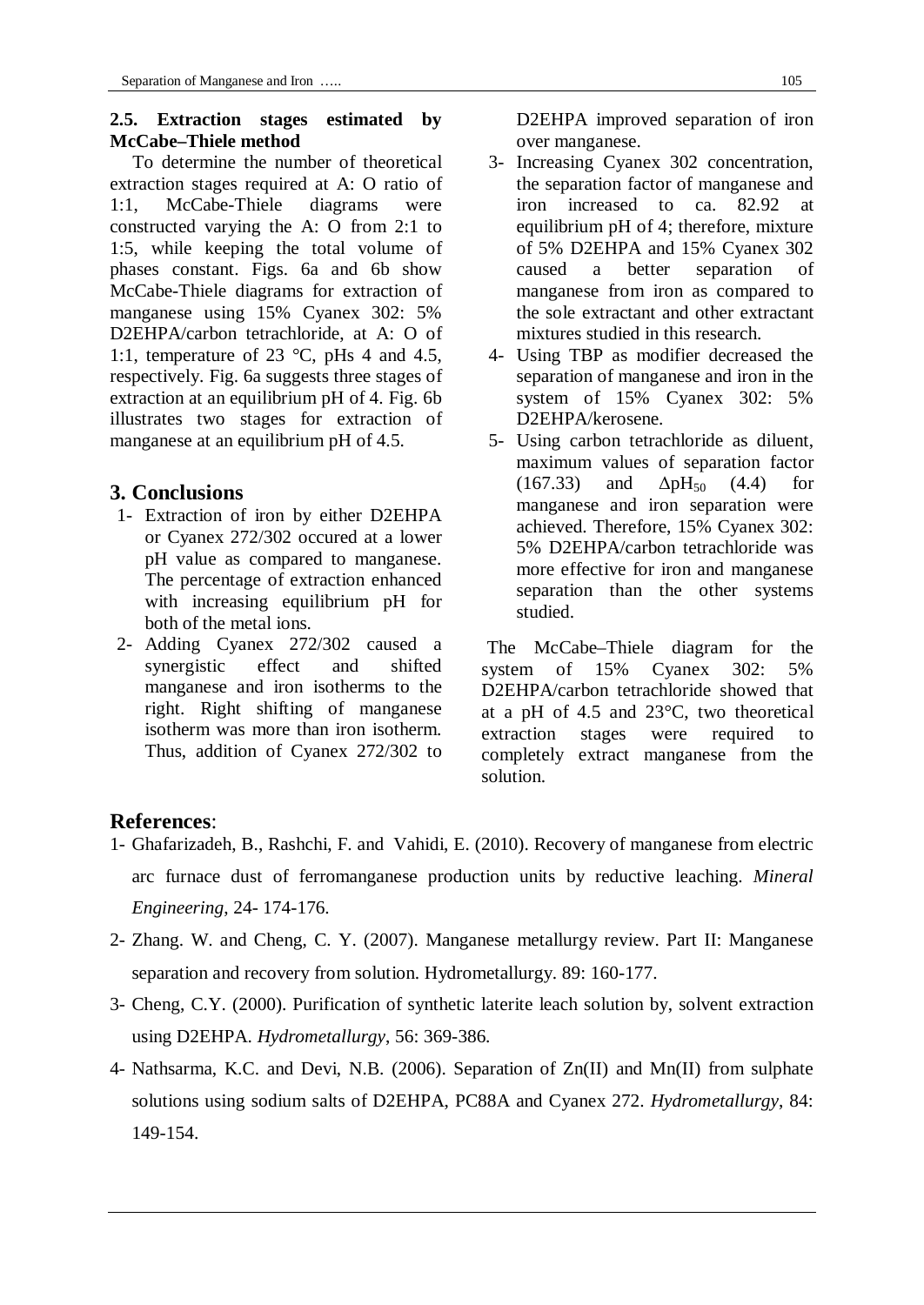- 5- Devi, N.B., Nathsarma, K.C. and Chakravortty, V. (2000). Separation of divalent manganese and cobalt ions from sulphate solutions using sodium salts of D2EHPA, PC 88A and Cyanex 272. *Hydrometallurgy*, 54: 117-131.
- 6- Darvishi, D., Teimouri, M., Keshavarz, E, Haghshenas, Sadrnezhasd, D.F., Sadrnezaad S.K. and Nazri, K. (2005). Exteraction of manganese from solutions containing zinc and cobalt by D2EHPA and D2EHPA-Cyanes 272 or Cyanex 302 mixtures. ISEC Conference: Beijing.
- 7- El-Nadi, Y.A. and El-Hefny, N.E. (2010). Removal of iron from Cr-electroplating solution by extraction with di(2-ethylhexyl)phosphoric acid in kerosene. *Chemical Engineering and Processing*, 49: 159-164.
- 8- Ismael, M.R.C. and Carvalho, J.M.R. (2003). Iron recovery from sulphate leach liquors in zinc hydrometallurgy. *Minerals Engineering*, 16: 31-39.
- 9- Jayachandran, J. and Dhadke, P.M. (1997). Liquid-liquid extraction separation of iron (III) with 2-ethyl hexyl phosphonic acid mono 2-ethyl hexyl ester. Talanta, 44: 1285-1290.
- 10- Salgado, A.L., Veloso, A.M.O., Pereira, D.D., Gontijo, G.S., Salum, A. and Mansur, M.B. (2003). Recovery of zinc and manganese from spent alkaline batteries by liquid– liquid extraction with Cyanex 272. *Journal of Power Sources*, 115: 367-373.
- 11- Mantuano, D.P., Dorella, G., Elias, R.C. A. and Mansur, M.B. (2006). Analysis of a hydrometallurgical route to recover base metals from spent rechargeable batteries by liquid–liquid extraction with Cyanex 272. *Journal of Power Sources*, 159: 1510-1518.
- 12- Devi, N.B., Nathsarma, K.C., and Chakravortty, V. (1997). Extraction and separation of Mn(II) and Zn(II) from sulphate solutions by sodium salt of Cyanex 272. *Hydrometallurgy*, 45: 169-179.
- 13- Cole, P.M (2002). The introduction of solvent-extraction steps during upgrading of a cobalt refinery*. Hydrometallurgy*, 64: 69-77.
- 14- Nihar Bala Devi and Sujata Mishra (2010). Solvent extraction equilibrium study of manganese(II) with Cyanex 302 in Kerosene. *Hydrometallurgy,* 103: 118-123.
- 15- Ajgaonkar, H.S. and Dhadke, P.M. (1997). Solvent extraction separation of iron(III) and aluminium(III) from other elements with Cyanex 302. Talanta, 44: 563-570.
- 16- Bartkowska, M., Regel-Rosocka, M. and Szumanowski, J. (2002). Extraction of Zinc(II), Iron(III) and Iron(II) with binary mixtures containing Tributyl Phosphate and Di(2ethylhexyl) Phosphoric acide or Cyanex 302. *Problems of Mineral Processing*, 36: 217- 224.